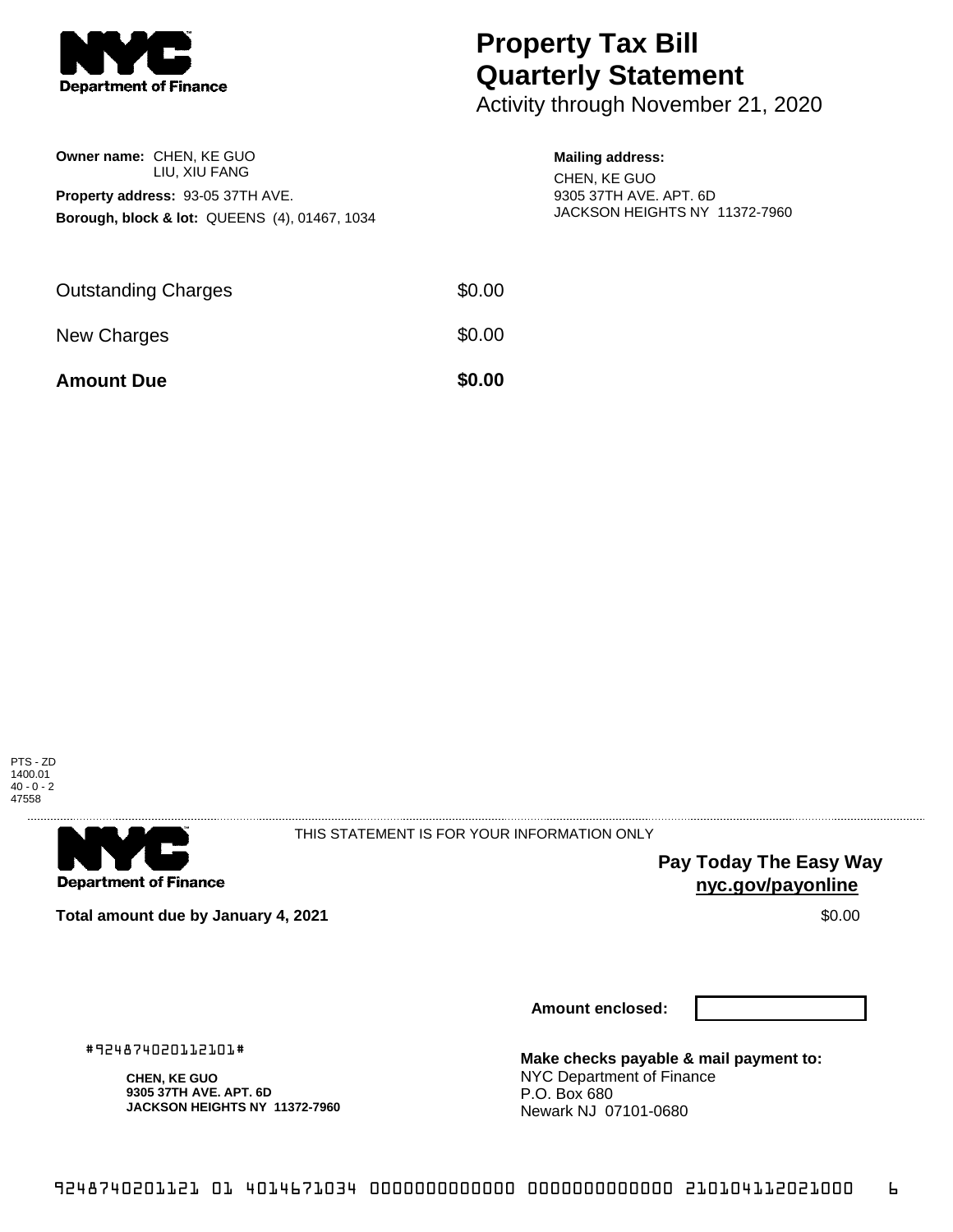

| <b>Previous Charges</b>                                             |                      | Amount<br>\$0.00 |                              |
|---------------------------------------------------------------------|----------------------|------------------|------------------------------|
| Total previous charges including interest and payments              |                      |                  |                              |
| <b>Current Charges</b>                                              | <b>Activity Date</b> | <b>Due Date</b>  | Amount                       |
| Finance-Property Tax<br><b>Adopted Tax Rate</b><br>Payment Adjusted | 01/01/2021           | 01/01/2021       | \$0.00<br>$$-7.94$<br>\$7.94 |
| <b>Total current charges</b>                                        |                      |                  | \$0.00                       |
| <b>Tax Year Charges Remaining</b>                                   | <b>Activity Date</b> | <b>Due Date</b>  | <b>Amount</b>                |
| Finance-Property Tax<br>Adopted Tax Rate                            |                      | 04/01/2021       | \$0.00<br>$$-7.94$           |
| <b>Early Payment Discount</b><br>Payment Adjusted                   | 01/01/2021           | 04/01/2021       | \$0.08<br>\$7.86             |
| Total tax year charges remaining                                    |                      |                  | \$0.00                       |
| <b>Overpayments/Credits</b>                                         | <b>Activity Date</b> | <b>Due Date</b>  | Amount                       |
| <b>Credit Balance</b>                                               |                      | 07/01/2020       | $$-15.80$                    |
| Total overpayments/credits remaining on account                     |                      |                  | \$15.80                      |

You must apply for a refund or a transfer of credits resulting from overpayments within six years of the date of **the overpayment or credit. Please note that overpayments and credits are automatically applied to unpaid taxes.**

## **Home banking payment instructions:**

- 1. **Log** into your bank or online bill pay website.
- 2. **Add** the new payee: NYC DOF Property Tax. Enter your account number, which is your boro, block and lot, as it appears here: 4-01467-1034 . You may also need to enter the address for the Department of Finance. The address is P.O. Box 680, Newark NJ 07101-0680.
- 3. **Schedule** your online payment using your checking or savings account.

## **Did Your Mailing Address Change?** If so, please visit us at **nyc.gov/changemailingaddress** or call **311.**

When you provide a check as payment, you authorize us either to use information from your check to make a one-time electronic fund transfer from your account or to process the payment as a check transaction.